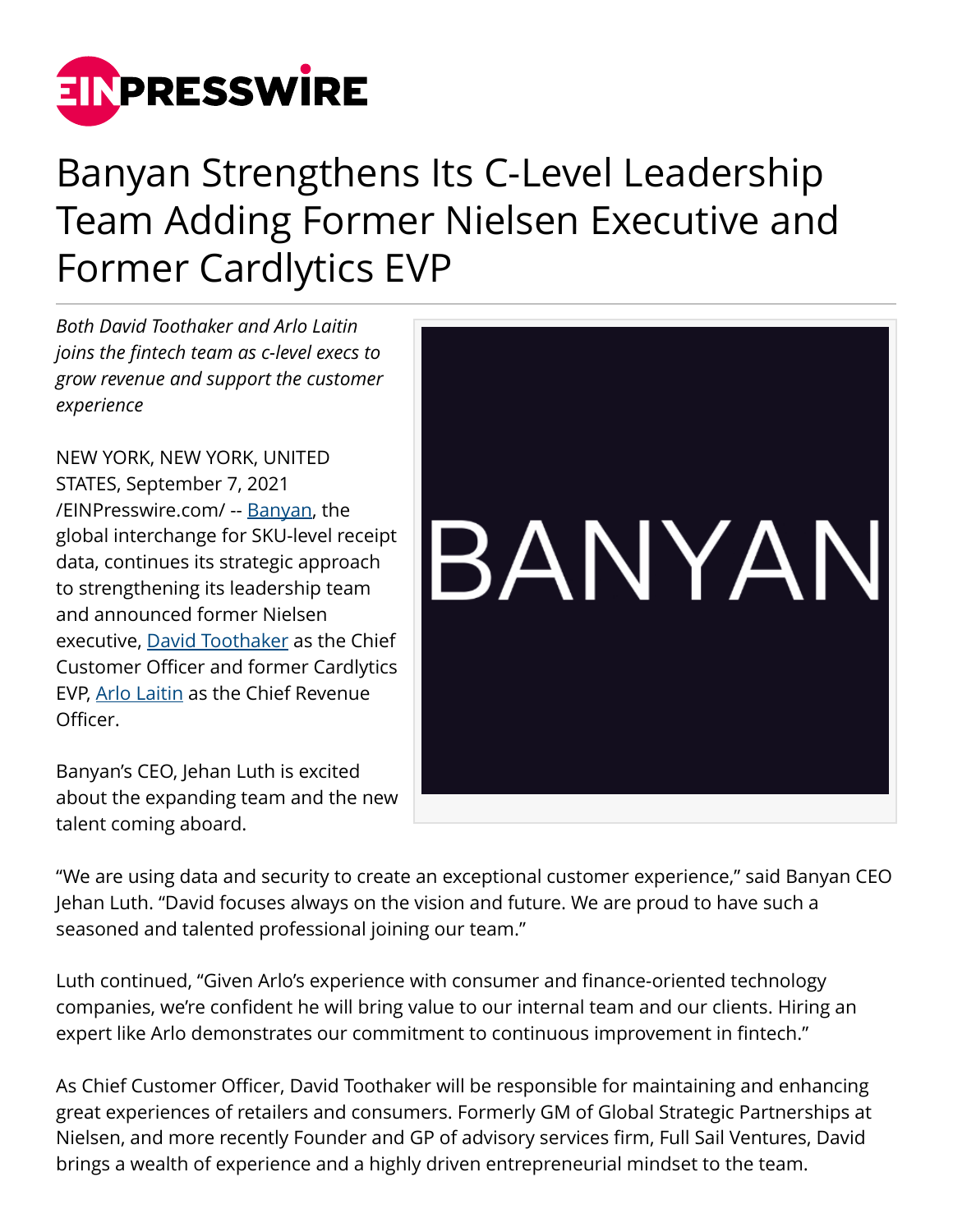"Banyan is doing exceptional things within the fintech space and just starting to gain steam," said Toothaker. "It's an exciting time, and I am honored to have a hand in redefining the industry."

As the Chief Revenue Officer, Arlo Laitin is responsible for creating value for clients and consumers. Having served as CRO at locationintelligence platform Arrivalist and EVP at Cardlytics, Arlo knows how to develop consumer behavior analytics platforms. He has successfully translated and communicated data and analytics into usable insights and highquality intelligence to help clients achieve their business objectives.

"Banyan is at the forefront of putting SKU-level data to work for banks, retailers, and consumers while maintaining privacy and security," said Laitin. "I am excited to help Banyan make life better for all three groups."



David Toothaker, Chief Customer Officer at Banyan

Banyan is dedicated to driving innovation in the fintech space and its two-sided opt-in approach

## "

Banyan is at the forefront of putting SKU-level data to work for banks, retailers, and consumers while maintaining privacy and security."

*Arlo Laitin, Chief Revenue Officer* was recently highlighted in Jehan Luth's DigitalCommerce360 perspective piece.

## About Banyan

Banyan makes it easy for consumers to connect their receipts to the apps and services they choose. Powered by the Banyan API, merchants can seamlessly and securely monetize these connections, while unlocking powerful insights and new marketing opportunities. Banyan provides our merchant partners complete transparency and control, while our privacy-by-design architecture

requires consumer consent before any receipts are shared. Financial Institutions, Fintechs, and consumer apps for the first time gain access to item-level transaction data, enabling them to create incredible experiences and products for their customers.